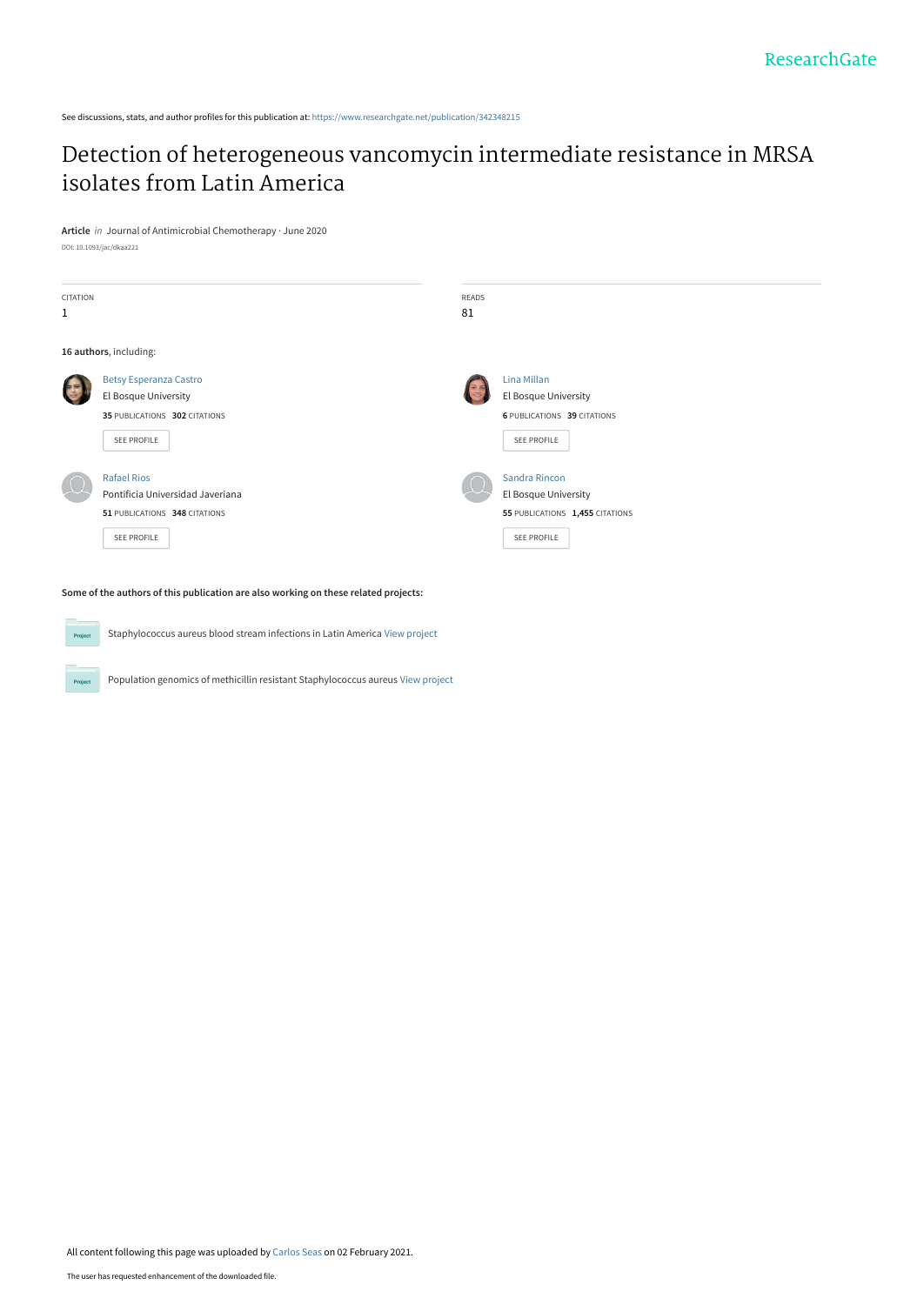# **Journal of Antimicrobial** Chemotherapy

# Detection of heterogeneous vancomycin intermediate resistance in MRSA isolates from Latin America

Betsy E. Castro<sup>1</sup>, Maritza Berrio<sup>2</sup>, Monica L. Vargas<sup>1</sup>, Lina P. Carvajal<sup>1</sup>, Lina V. Millan<sup>1</sup>, Rafael Rios<sup>1</sup>, Angie K. Hernandez<sup>1</sup>, Sandra Rincon<sup>1</sup>, Paola Cubides<sup>1</sup>, Erika Forero<sup>1</sup>, An Dinh<sup>3</sup>, Carlos Seas<sup>4</sup>, Jose M. Munita<sup>3,5,6</sup>, Cesar A. Arias $^{1,3,7-9}$ , Jinnethe Reyes $^{1,3}$  and Lorena Diaz $^{1,3,6*}$ 

 $^{\rm 1}$ Molecular Genetics and Antimicrobial Resistance Unit, International Center for Microbial Genomics, Universidad El Bosque, Bogotá, Colombia; <sup>2</sup>Instituto Nacional de Salud, Bogotá, Colombia; <sup>3</sup>Center for Antimicrobial Resistance and Microbial Genomics, McGovern Medical School, University of Texas Health Science Center, Houston, Texas, USA; <sup>4</sup>Universidad Peruana Cayetano Heredia, Lima, Peru;<br>SGenomics and Pesistant Microbes (GePM) Group, Clínica Nemana de Santiago, Universidad de <sup>5</sup>Genomics and Resistant Microbes (GeRM) Group, Clínica Alemana de Santiago, Universidad del Desarrollo School of Medicine, Santiago, Chile; <sup>6</sup>Millennium Initiative for Collaborative Research On Bacterial Resistance (MICROB-R), Santiago, Chile; <sup>7</sup>Division of Infectious Diseases, Department of Internal Medicine, McGovern Medical School, University of Texas Health Science Center, Houston, Texas, USA; <sup>8</sup>Department of Microbiology and Molecular Genetics, McGovern Medical School, University of Texas Health Science Center, Houston, Texas, USA; <sup>9</sup>Center for Infectious Diseases, School of Public Health, University of Texas McGovern Medical School at Houston, Houston, Texas, USA

\*Corresponding author. E-mail: diazsandra@unbosque.edu.co

Received 26 February 2020; returned 6 April 2020; revised 28 April 2020; accepted 30 April 2020

Background: Vancomycin is a common first-line option for MRSA infections. The heterogeneous vancomycinintermediate Staphylococcus aureus (hVISA) phenotype is associated with therapeutic failure. However, hVISA isolates are usually reported as vancomycin susceptible by routine susceptibility testing procedures.

Objectives: To detect and characterize the hVISA phenotype in MRSA isolates causing infections in nine Latin American countries.

Methods: We evaluated a total of 1189 vancomycin-susceptible MRSA isolates recovered during 2006-08 and 2011–14. After an initial screening of hVISA using glycopeptide-supplemented agar strategies, the detection of hVISA was performed by Etest (GRD) and Macro-method (MET). Isolates deemed to be hVISA were subjected to population analysis profile/AUC (PAP/AUC) and WGS for further characterization. Finally, we interrogated alterations in predicted proteins associated with the development of the VISA phenotype in both hVISA and vancomycin-susceptible S. aureus (VSSA) genomes.

Results: A total of 39 MRSA isolates (3.3%) were classified as hVISA (1.4% and 5.6% in MRSA recovered from 2006–08 and 2011–14, respectively). Most of the hVISA strains (95%) belonged to clonal complex (CC) 5. Only 6/39 hVISA isolates were categorized as hVISA by PAP/AUC, with 6 other isolates close (0.87–0.89) to the cut-off (0.9). The majority of the 39 hVISA isolates exhibited the Leu-14  $\rightarrow$  Ile (90%) and VraT Glu-156  $\rightarrow$  Gly (90%) amino acid substitutions in WalK. Additionally, we identified 10 substitutions present only in hVISA isolates, involving WalK, VraS, RpoB and RpoC proteins.

Conclusions: The hVISA phenotype exhibits low frequency in Latin America. Amino acid substitutions in proteins involved in cell envelope homeostasis and RNA synthesis were commonly identified. Our results suggest that Etest-based methods are an important alternative for the detection of hVISA clinical isolates.

# Introduction

MRSA is a major human pathogen causing a broad spectrum of diseases ranging from mild skin infections to life-threatening bacteraemia.<sup>1</sup> The emergence and dissemination of MRSA are considered to be serious public health concerns. Recent data on the

prevalence of Staphylococcus aureus bacteraemia in nine Latin American countries showed a highly heterogeneous prevalence of MRSA ranging from 22% to  $62\%$ .<sup>2</sup> Glycopeptides, particularly vancomycin, have been the treatment of choice for MRSA infections for decades. Unfortunately, the increasing rates of MRSA

V<sup>C</sup> The Author(s) 2020. Published by Oxford University Press on behalf of the British Society for Antimicrobial Chemotherapy. All rights reserved. For permissions, please email: journals.permissions@oup.com.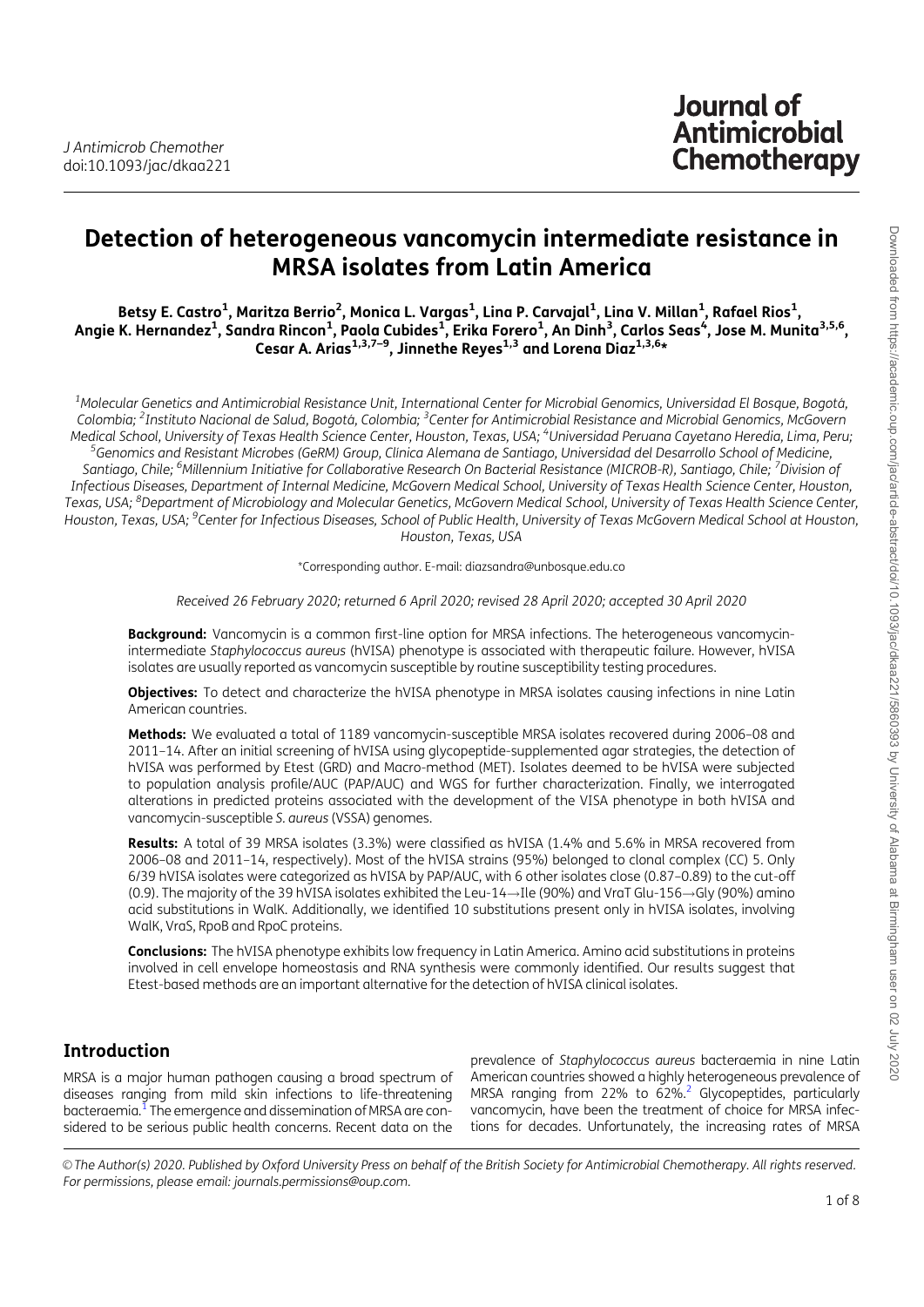infections and excessive use of vancomycin might have influenced the emergence of bacterial isolates with reduced susceptibility to this antibiotic. $3$ 

Decreased susceptibility to vancomycin was first identified in 1997, leading to therapeutic failure. $4.5$  In 2002, the first S. aureus isolate with high-level resistance to vancomycin (VRSA) was reported in the USA and since then other cases have been described, mostly in the USA $^6$  and Brazil.<sup>7,8</sup> The VRSA phenotype is due to acquisition of the vanA cluster, $9,10$  which is readily detected by conventional MIC methods. $11$  In contrast, the mechanisms responsible for vancomycin-intermediate S. aureus (VISA) are complex and multifactorial, converging in a phenotype that is associated with thickening of the cell wall. Some of the most frequent genetic changes in VISA isolates are found in genes encoding cell envelope regulatory systems (vraTSR, graSR and walKR), membrane-associated (tcaA) and capsular polysaccharide (capP) proteins and those encoding the  $\beta$  subunit of the RNA polymerase (rpoB and rpoC).<sup>12,13</sup> Other phenotypic alterations observed in VISA strains include slow growth rate, high capsular expression, reduced autolysis and low peptidoglycan cross-linking, among others.<sup>14</sup> Of note, some of these phenotypic changes, particularly those associated with cell-wall thickening and changes in cell-wall electric charge, $15$  may also affect other classes of antibiotics such as the lipopeptide daptomycin.<sup>16</sup>

Another distinct phenotype found in clinical isolates is the heterogeneous VISA (hVISA) phenotype. These isolates are classified as susceptible (vancomycin MICs  $\leq$ 2 mg/L) through standard methodologies.11 hVISA isolates contain cellular subpopulations  $(10<sup>5</sup>$  to  $10<sup>6</sup>$  cfu/mL) with a vancomycin MIC within the intermediate range (4–8mg/L) that are not detected by standard susceptibility methods such as automated methods, broth microdilution or Etest.<sup>14</sup> Due to the lack of detection of hVISA, its clinical impact remains poorly understood. However, studies have shown that infections caused by hVISA strains enhance the risk of therapeutic failure and carry higher hospital costs due to longer hospital stays compared with subjects infected with vancomycin-susceptible S. aureus strains (VSSA).<sup>17-19</sup>

Different methodologies have been proposed for detection of hVISA. Agar supplemented with glycopeptides (vancomycin or teicoplanin) may result in many false positives due to low specificity (53%-65%).<sup>14</sup> Additionally, Etest-based approaches, including the glycopeptide resistance detection (GRD) test and Etest macro method (MET) could facilitate detection of hVISA. However, these are not recommended by CLSI or EUCAST and are not usually implemented as routine techniques in clinical laboratories.<sup>11,20,2</sup> Currently, the most reliable method for hVISA detection is population analysis profile/AUC (PAP/AUC). This method detects and quantifies subpopulations able to grow at higher vancomycin concentrations when compared with the hVISA reference strain Mu3.14,22 Unfortunately, PAP/AUC is cumbersome and expensive and it is not suitable to be implemented in a clinical laboratory as a routine diagnostic technique.

Previous reports suggest a general prevalence of hVISA from 0.2% up to 19.5%<sup>23-25</sup> in Latin America, although the actual prevalence of hVISA is unknown in most countries. During 2009–10, Argentina reported an hVISA prevalence of 3.3% in S. aureus causing bacteraemia in a teaching hospital.<sup>26</sup> Further, sporadic characterization of hVISA strains has been reported in isolates recovered from Chile, Venezuela and Brazil.<sup>27–30</sup> Here, using a large

collection of bloodstream S. aureus isolates from patients in nine Latin American countries, we sought to identify the frequency of hVISA isolates. Furthermore, we developed a genomic framework to identify genetic features likely to be associated with the hVISA phenotype in these isolates.

# Materials and methods

#### Bacterial isolates

From a total of 2755 S. aureus clinical isolates that were collected in two multicentre surveillance studies performed in Latin America (2006–08 and 2011–14), we included 1189 isolates confirmed as MRSA both phenotypically and molecularly. In the first study, 1570 S. aureus isolates causing infections in adult patients in 32 hospitals from Colombia, Ecuador, Peru and Venezuela were collected between 2006 and 2008, with 651 (41.5%) identified as MRSA.<sup>31</sup> In the second study, 1185 S. aureus isolates were recovered from patients with bacteraemia in 24 hospitals from Argentina, Brazil, Chile, Colombia, Ecuador, Guatemala, Mexico, Peru and Venezuela.<sup>2</sup> Of these, 538 (45%) were MRSA. Confirmation of S. aureus species and resistance to  $\beta$ -lactam antibiotics mediated by mecA was performed by multiplex PCR.<sup>32</sup> Antimicrobial susceptibility profiles were determined by the agar dilution method following CLSI recommendations.<sup>11</sup> The genetic relationships and MRSA lineages were determined by PFGE and MLST, as previously described.<sup>33,3</sup>

## Screening for the VISA and hVISA phenotypes

We used brain heart infusion (BHI) agar supplemented with vancomycin 6 mg/L (BHI-V6) to screen for VRSA strains, as recommended by CLSI.11 For VISA detection, we used previously described screening approaches.<sup>14,35</sup> Briefly, BHI agar with vancomycin 4 mg/L (BHI-V4) was inoculated with 10 µL of a 0.5 McFarland bacterial suspension. Simultaneously, Mueller-Hinton (MH) agar supplemented with teicoplanin 5 mg/L (MH-T5) was inoculated with 10  $\mu$ L of bacterial suspension, using a 2.0 McFarland inoculum. Cultures were read at 48 h. A positive result was defined as the growth of  $>$  2 colonies on the agar.

#### GRD and MET methods

All isolates positive by at least one of the initial screening tests were further evaluated with the GRD strip. Positive isolates were then tested by MET. For GRD, an inoculum was prepared from an overnight culture in BHI broth. A bacterial suspension equivalent to a 0.5 McFarland standard was plated onto MH agar supplemented with 5% sheep blood and a double-ended Etest strip (bioMérieux® and Liofilchem®) with vancomycin and teicoplanin (0.5-32/0.5-32 mg/L) was applied. Plates were incubated at  $37^{\circ}$ C for  $48 h<sup>36</sup>$  For MET, 200 µL of a bacterial inoculum equivalent to 2.0 McFarland was plated onto BHI agar. Vancomycin and teicoplanin Etest strips (bioMérieux®) were applied and plates were incubated at 37 $\degree$ C for 48 h. A positive result was defined as the presence of any growth at concentrations of  $\geq$ 8 mg/L for one or both antibiotics (vancomycin and teicoplanin).<sup>3</sup> S. aureus ATCC 700698 (Mu3; hVISA), ATCC 700699 (Mu50; VISA) and ATCC 29213 (VSSA) were used as control strains.

## PAP/AUC

All GRD- and MET-positive isolates were subsequently tested by PAP/AUC using the microdilution method, as described previously.<sup>22,37</sup> In brief, a bacterial suspension equivalent to approximately  $5.0\times10^{7}$  cfu/mL from an overnight culture was prepared. Serial dilutions ( $10^{-1}$  to  $10^{-7}$ ) were plated on BHI agar containing increasing concentrations of vancomycin (0 to 12mg/L). To test the isolates from the second surveillance, the methodology was modified slightly by reducing the volume of the bacterial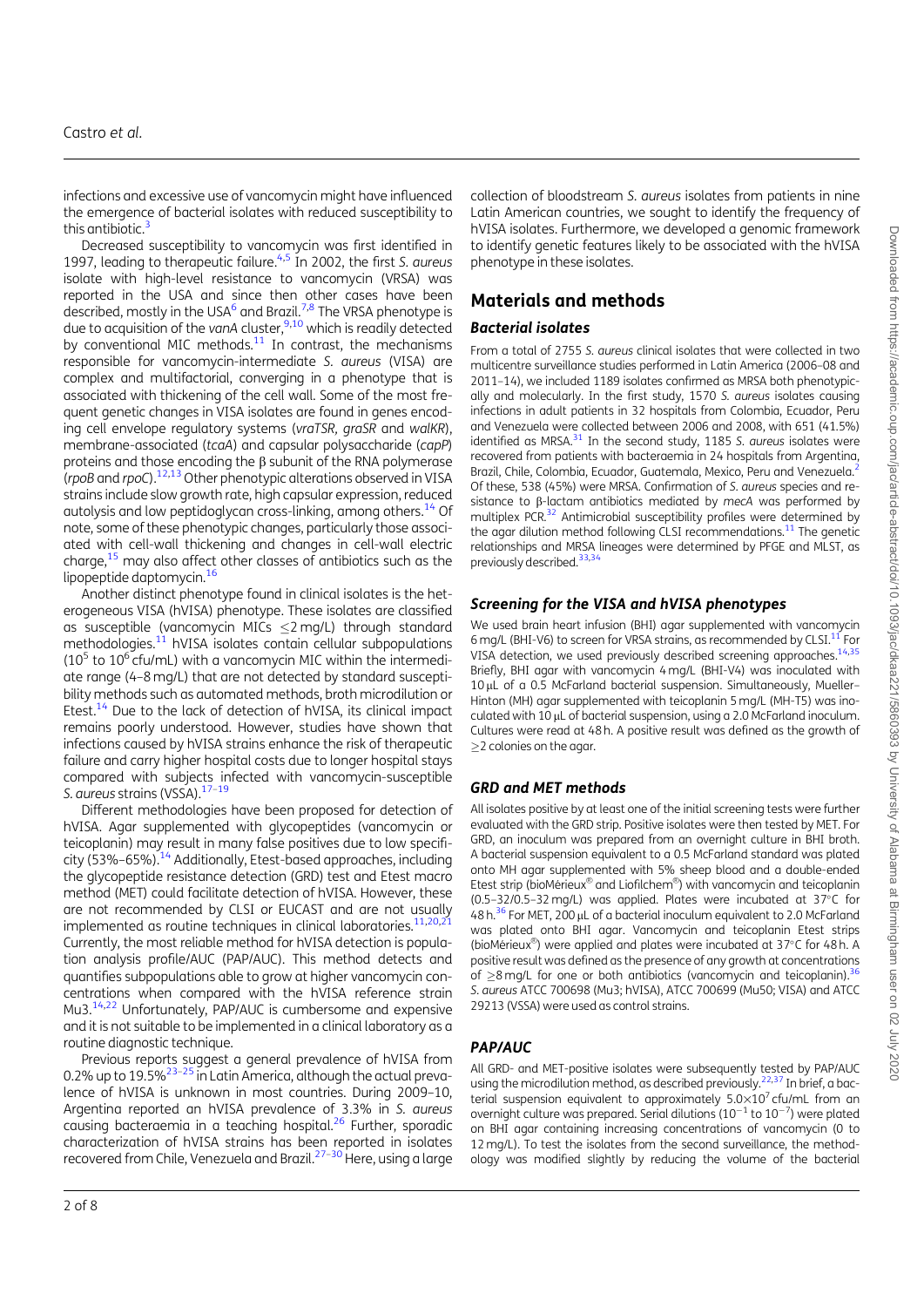suspension from 1 mL to 0.1 mL. $^{37}$  After 48 h of incubation at 37 $^{\circ}$ C, cfu were manually counted and results were determined for each vancomycin concentration and expressed in  $log_{10}$  cfu/mL. This process was performed in triplicate for each strain. We also determined the AUC for each strain based on the average  $log_{10}$  cfu/mL at each concentration of vancomycin using the trapezoidal method. The PAP/AUC ratio was calculated as AUC<sub>strain</sub>/AUC<sub>Mu3</sub>. Ratios of 0.9 to 1.3 were considered as compatible with the hVISA phenotype and those >1.3 deemed compatible with a VISA strain $\frac{22}{3}$ 

#### WGS, in silico typing and phylogenetics

A total of 39 MRSA isolates categorized as hVISA by GRD and MET ( $n = 39$ ) and 305 vancomycin-susceptible MRSA were sequenced. Briefly, genomic DNA was extracted from overnight cultures using the DNeasy® Blood & Tissue kit (QIAGEN) after 30 min of lysostaphin treatment at 37°C. DNA libraries were prepared using Nextera XT DNA sample preparation (Illumina®, San Diego, CA, USA), according to the manufacturer recommendations. Raw reads were trimmed at their ends if their quality was below a<br>Phred score of 30 using Trimmomatic<sup>38</sup> and *de novo* assembled using SPAdes v3.13.<sup>39</sup> SCCmec typing was performed in silico using reported primers.<sup>40,41</sup> The type of agr was determined using the reference sequences for agr-I (X52543.1), agr-II (AF001782.1), agr-III (AF001783.1) and agr-IV (AF288215.1). The resistome was determined using the ResFinder database $42$  and mutations associated with resistance to fluoroquinolones (GyrA WP\_000819088.1 and GrlA WP\_000255586.1), rifampicin (RpoB CAG42275.1) and linezolid (G2576T in DNA coding the 23S rRNA and changes in RplC YP\_000979/RplD YP\_500978) were identified using the  $NCBI$  BLASTX tool.<sup>43</sup> Genome annotation was performed using the RAST server.<sup>44</sup> Sequencing data of the hVISA and VSSA isolates from this study are available in NCBI BioProjects: PRJNA595928, PRJNA291213, PRJNA393041 and PRJNA247399 (see Table S1, available as Supplementary data at JAC Online).

The genetic relationship of the hVISA isolates was determined by a phylogenetic tree based on the core genome from the sequenced genomes, as well as the genome sequences of S. aureus FPR3757, N315, Mu3, Mu50 and ATCC 29213 (NCBI GenBank accession numbers: NC\_007793.1, NC\_002745.2, NC\_009782.1, NC\_002758.2 and LHUS 02000001.1, respectively). Core genome was calculated with Roary.<sup>45</sup> The nucleotide sequences of each of the orthogroups defined in the core genome were aligned using MUSCLE<sup>46</sup> and these alignments were further concatenated to obtain a phylogenetic matrix. The matrix was used in RAxML<sup>47</sup> version 8.2.9 to reconstruct phylogeny of these strains, with a GAMMA model of rate heterogeneity selecting the best tree from 20 different runs and 1000 bootstrap resampling. The trees were edited using the interactive tree of life (iTol) tool (https://itol.embl.de/).<sup>4</sup>

#### Detection of changes potentially associated with VISA phenotype

Amino acid substitutions were identified in the sequences of WalKR (Q7A8E0.1 and Q7A4R9.1), VraTSR (OBY00462.1, Q99SZ7.1 and Q7A4R9.1), GraSR (Q7A6Z3.1 and Q99VW2.1), RpoB (BAB41731.1), RpoC (BAB41732.1), TcaA (BAB43448.1) and CapP (BAB41379.1) predicted proteins, which have been associated with the VISA phenotype. Amino acid sequences were compared through multiple sequence alignments using MUSCLE.46 We included the genomes of VSSA strains ATCC 29213, N315 and FPR3757, as well as the hVISA and VISA prototypical isolates Mu3 and Mu50, respectively. An amino acid change was defined as the presence of a residue in a specific position that was different from those occurring in ATCC 29213, N315 and FPR3757. The chi-squared test was used to evaluate statistically significant differences between hVISA and VSSA isolates harbouring amino acid changes, using a significance level of 95% and the R programming language.

#### **Ethics**

Ethics approval was obtained from the Ethics Review Committee, Universidad El Bosque (UEB 410-2016), Acta No. 012-2016.

## Results

#### Low frequency of hVISA phenotype among clinical Latin American MRSA isolates

We defined hVISA as S. aureus isolates that were positive by both agar screening tests (BHI-V4 and/or MH-T5) and Etest-based methods (both GRD and MET). No VRSA were found in our collection using the BHI-V6 screening test. Additionally, we found that 43% of the isolates were positive using BHI-V4 and/or MH-T5. Table 1 shows the frequency of hVISA isolates in the two surveillance periods. In the initial surveillance period (2006–08), a total of 651 MRSA isolates were included and 27%, 26% and 8% were obtained from blood, surgical wounds and skin and soft tissue infections, respectively. Only 9 isolates (1.4%) were considered to be hVISA (by GRD and MET) (Table 1). In the second surveillance, which included bloodstream isolates only, (70% of which were collected from patients who received glycopeptide therapy), 30 (5.6%) MRSA were deemed to be hVISA (by GRD and MET). Interestingly, 25 of the 30 isolates (83%) were recovered from hospitals in Chile and Peru, which have a high prevalence of the clonal complex (CC)5 Chilean/Cordobes clone<sup>2</sup> (see below). Among the 39 hVISA MRSA, the majority (34; 87.2%) were obtained from blood, while 3 (7.6%) were recovered from bronchial aspirates, 1 (2.6%) from pleural fluid and 1 (2.6%) from a surgical wound.

The 39 hVISA isolates were subsequently examined by the PAP/AUC methodology.<sup>22,37</sup> Using this approach, only 6 (0.5%) isolates were confirmed as hVISA (PAP/AUC ratios between 1.03 and 1.19) (Figure 1). Of note, 6 (0.5%) other isolates exhibited a ratio between 0.87 and 0.89 when compared with Mu3, a value close to the lower limit of detection for hVISA (0.9) (Figure 2). These latter isolates exhibited high cfu counts  $(>1\times10^6$  cfu/mL) at a vancomycin concentration of 1.5 mg/L (data not shown).

| Table 1. Prevalence of hVISA phenotype (detected by GRD and MET) in |  |
|---------------------------------------------------------------------|--|
| Latin American MRSA isolates                                        |  |

|           |         | $2006 - 08a$             | $2011 - 14^{\circ}$ |              |  |  |  |  |  |  |
|-----------|---------|--------------------------|---------------------|--------------|--|--|--|--|--|--|
| Country   | MRSA(n) | hVISA, n <sub>(</sub> %) | MRSA(n)             | hVISA, n (%) |  |  |  |  |  |  |
| Brazil    |         |                          | 126                 | 1(0.8)       |  |  |  |  |  |  |
| Peru      | 178     | 6(3.4)                   | 84                  | 16 (19.0)    |  |  |  |  |  |  |
| Chile     |         |                          | 74                  | 9(12.2)      |  |  |  |  |  |  |
| Guatemala |         |                          | 74                  | <b>ND</b>    |  |  |  |  |  |  |
| Argentina |         |                          | 60                  | 3(5.0)       |  |  |  |  |  |  |
| Colombia  | 318     | 2(0.6)                   | 41                  | <b>ND</b>    |  |  |  |  |  |  |
| Venezuela | 69      |                          | 33                  | <b>ND</b>    |  |  |  |  |  |  |
| Ecuador   | 86      | 1(1.2)                   | 29                  | 1(3.4)       |  |  |  |  |  |  |
| Mexico    |         |                          | 17                  | <b>ND</b>    |  |  |  |  |  |  |
| Total     | 651     | 9(1.4)                   | 538                 | 30(5.6)      |  |  |  |  |  |  |

ND, not determined.

<sup>a</sup>Period of time of multicentre study surveillance.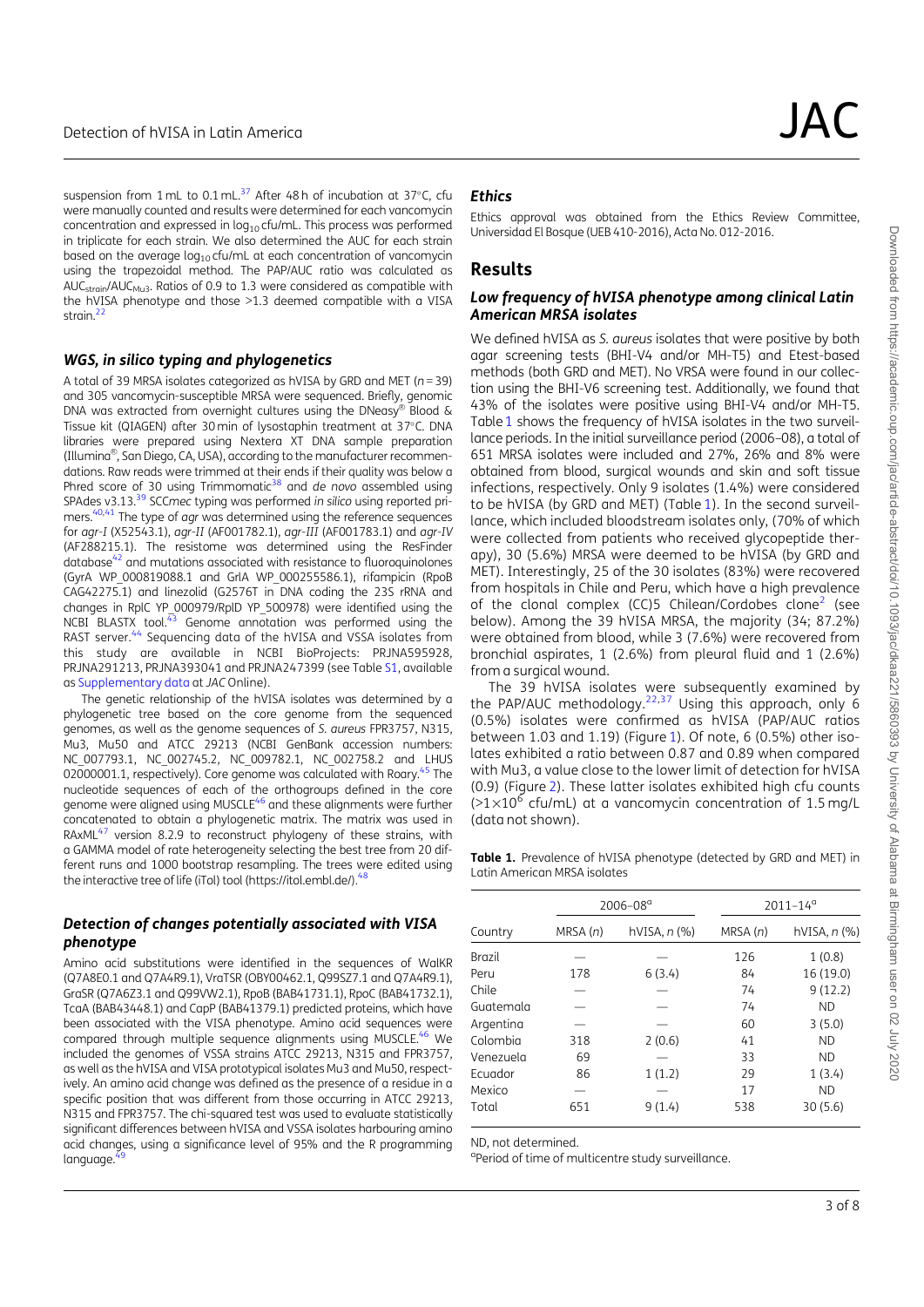

Figure 1. PAP of isolates confirmed as hVISA by PAP/AUC using vancomycin. cfu determinations at increasing vancomycin concentrations are shown. Results are representative of three independent experiments. Strains from the study with AUC ratio higher than 0.9 when compared with the AUC of S. aureus Mu3 are shown in black. Control strains of hVISA (ATCC 700698; Mu3) and VSSA (ATCC 29213) are represented by triangles and grey circles, respectively. Panels (a) and (b) include the results of strains collected during 2006–08 and 2011–14, respectively, which were performed by different methodologies.

#### MRSA isolates exhibiting the hVISA phenotype belong to CC5 lineage

In Latin American hospitals, there is a wide diversity of MRSA genetic lineages circulating and clonal lineages CC5, CC8 and CC30 are the most prevalent.<sup>2,3</sup> Among the 39 hVISA, 95% belonged to CC5, showing PFGE profiles related to Chilean/Cordobes (SCCmecI, ST5/ 228) and New York/Japan clones (NY/JP-SCCmecII; ST5; 1 isolate). Further, among the hVISA isolates belonging to the CC5 Chilean/ Cordobes clone, 35 isolates (97%) were ST5 and 1 isolate (3%) was ST228. Of note, only one hVISA isolate belonged to CC8, which was related to the USA300 Latin American variant (USA300-LV) (SCCmec-IVc, ST-8) harbouring agr-II. The other isolate belonged to CC239 (Brazilian clone; SCCmec-III, ST-1341, a single-locus variant of ST239), harbouring agr-I. The core genome-based phylogenetic reconstruction confirmed a genetic relationship among isolates belonging to CC5 (Figure 2). Of note, most of the hVISA isolates that had a PAP/AUC above the threshold (5/6) were not phylogenetically related although they belonged to CC5 (Figure 2).

Phenotypic resistance profiles indicated that the 39 hVISA isolates exhibited resistance to erythromycin, clindamycin, ciprofloxacin and gentamicin. Only 18% were resistant to chloramphenicol, 8% to tetracycline, 5% to rifampicin and 3% to trimethoprim/sulfamethoxazole (Table S2). None of the isolates were resistant to vancomycin, teicoplanin, linezolid, minocycline or daptomycin (daptomycin MIC<sub>90</sub> of 0.5 mg/L). The resistome analysis is shown in Table S3. Most (82%) of the hVISA isolates carried blaZ and genes encoding aminoglycoside-modifying enzymes: ant(9)- Ia (97.4%); ant(6)-Ia (84.6%); and aph(3')-III (84.6%). The erm(A) gene conferring macrolide, lincosamide and streptogramin B ( $MLS<sub>B</sub>$ ) resistance was present in 38 isolates (97.4%), while erm(C) was only identified in 2 isolates (5.1%). Changes associated with

fluoroquinolone resistance in the putative GrlA and GyrA proteins were identified in the majority of the hVISA isolates (38/39; 97.4%). Of note, 16% of hVISA exhibited changes in RpoB associated with resistance to rifampicin. We also identified tet(M) and fosD in two isolates [one with tet(M) and the other with fosD].

#### Changes in components of WalKR and VraTRS systems potentially associated with hVISA phenotype in Latin American MRSA isolates

Next, we used the genomic information to interrogate changes in predicted proteins that have been previously postulated to contribute to the development of the VISA phenotype (including WalKR, VraTSR, GraSR, RpoB, RpoC, TcaA and CapP<sup>12,13</sup>) in the 39 hVISA isolate genomes (Figure 2). Overall, we did not observe a differential pattern of changes among the isolates confirmed by PAP/AUC. It was noticeable that the isolate UE1097 (PAP/AUC positive) exhibited the highest number of changes; however, this result could be influenced by the fact that the isolate belongs to a distant genetic lineage (non-CC5).

In order to identify the variations, the protein sequences from hVISA ( $n = 39$ ) and VSSA ( $n = 305$ ) isolates from our study were compared with those from VSSA reference genomes ATCC 29213, FPR3757 and N315. The majority of the hVISA isolates (95%; 37 out of 39) exhibited changes in WalK, with a Leu-14 $\rightarrow$ Ile substitution present in 35 isolates. WalKR is a regulatory system involved in  $cell$ -wall homeostasis. Similarly, we identified a Glu-156 $\rightarrow$ Gly substitution in VraT in 90% of the hVISA isolates. VraTSR is homologous to the LiaFSR systems in other Gram-positive organisms, functioning as a three-component regulatory system that orchestrates the cell envelope stress response. $50$  Of note, an additional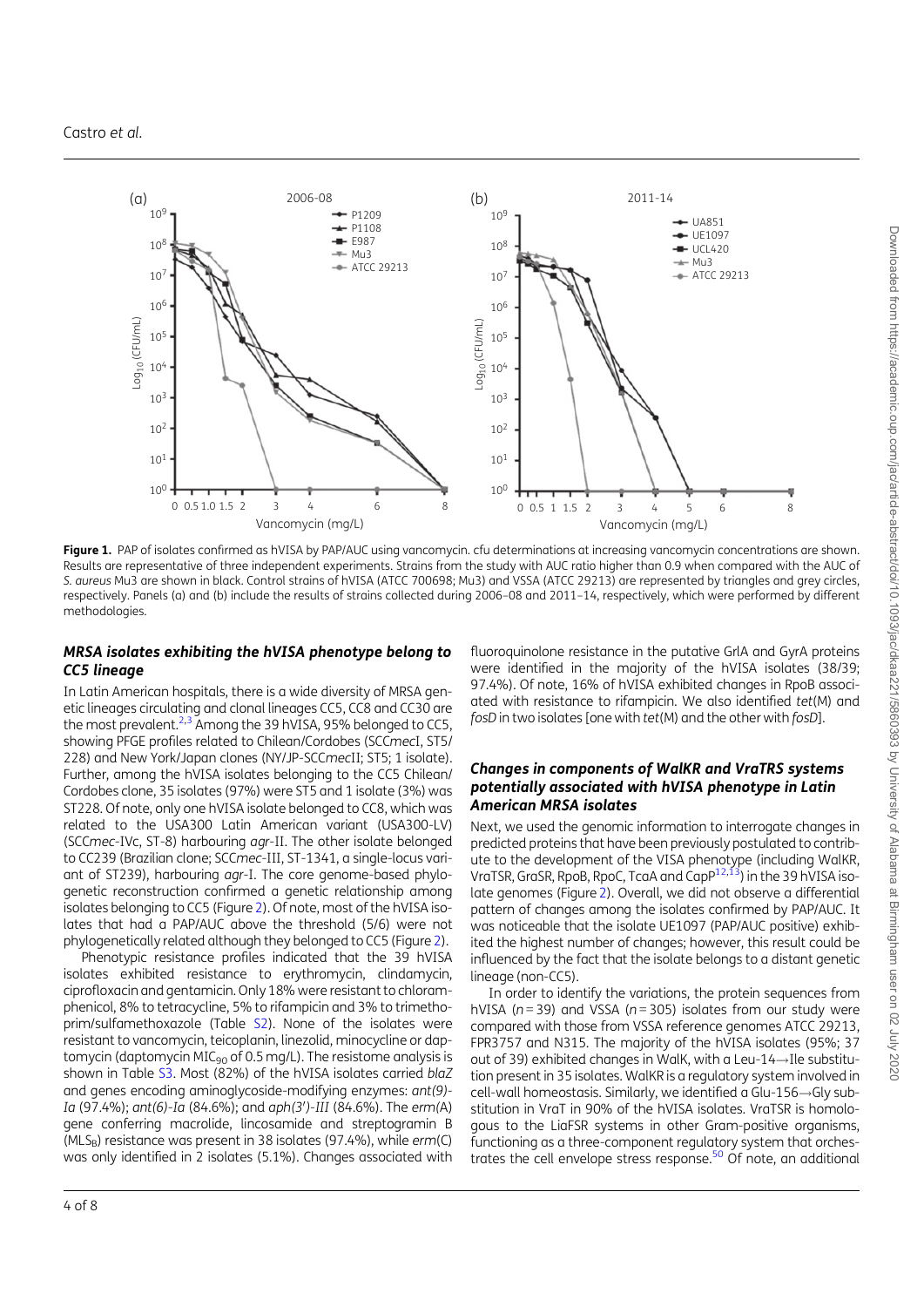# Detection of hVISA in Latin America  $\sf JAC$

|                     |            |                |                     |                              |                                     |                      |               | MIC (mg/L)                            |       |               |          | Changes in proteins associated to VISA phenotype <sup>10</sup> |                          |              |          |           |                                  |  |  |
|---------------------|------------|----------------|---------------------|------------------------------|-------------------------------------|----------------------|---------------|---------------------------------------|-------|---------------|----------|----------------------------------------------------------------|--------------------------|--------------|----------|-----------|----------------------------------|--|--|
|                     |            | <b>Strain</b>  | Country/year Source |                              | Clone <sup>101</sup> -ST-SCCmec egr |                      | <b>PAPAUC</b> | VAN <sup>(b)</sup> DAP <sup>(c)</sup> |       | WalK          |          |                                                                | VraS VraT GraR           | RpoB         |          | RpoC TeaA | CapP                             |  |  |
|                     |            | UE1097         | Ecuador/13          | <b>Blood</b>                 | BR - 1341 - III                     | л                    | 1.07          | $\mathbf{I}$                          | 0.38  | 14F.R222K.A46 | A172T    |                                                                | 16                       | 1527M.H481N  | $\sim$   |           | AIIS L81LR176S.D195E.I276L.H390B |  |  |
|                     | ---------- | <b>FPR3767</b> | USA/12              | Abscess                      | USA300 - 8 - IVa                    | -                    | ND            | ٠.                                    | 0.094 | $-$           | $\sim$   | ÷                                                              | $\rightarrow$            | $\sim$       | $\alpha$ | $\sim$    | $\sim$                           |  |  |
|                     |            | C329           | Colombia 06         | Blood                        | USA300-LV - 8 - IVe                 | п                    | 0.55          | $\mathbf{I}$                          | 0.25  | $\sim$        | $\sim$   | $\sim$                                                         | $\alpha$                 | $\sim$       | $\alpha$ | ×,        |                                  |  |  |
|                     |            | ATCC29213      | USA                 | Blood                        | $\sim$                              | п                    | 0.42          | 0.5                                   | 0.19  | $\sim$        | ×        | ×                                                              | $\sim$                   | $\sim$       | ×        |           |                                  |  |  |
|                     |            | <b>URIGG</b>   | Brazil/12           | Blood                        | $NY/BP - 5 - H$                     | $\pi$                | 0.89          | $\mathbf{r}$                          | 0.25  | $\sim$        | $\sim$   | $\sim$                                                         | 14                       | <b>H481N</b> | ×,       | ٠         |                                  |  |  |
|                     |            | N315           | Japon/82            | Phoryogeal<br>statu          | $NY/B-5-H$                          | п                    | 0.35          | 0.5                                   | 0.094 | $\sim$        |          | ¥                                                              | $\sim$                   | $\sim$       | $\omega$ | ×         |                                  |  |  |
|                     |            | Mada           | Japon/97            | Blood                        | $NY/B - 5 - \Pi$                    | $\blacksquare$       | 2.5           | $\ddot{\phantom{1}}$                  | 0.5   | $\sim$        | 15N      | $\sim$                                                         | N1978                    | <b>H481Y</b> | $\alpha$ | $\sim$    |                                  |  |  |
|                     |            | Ma3            | Japon/97            | Blood                        | $NY/B-5-H$                          | и                    | D.            | 1                                     | 0.38  | $\sim$        | 15N      | $\sim$                                                         | 14                       | $\sim$       | $\omega$ | ×         |                                  |  |  |
|                     |            | E987           | Ecuador 06          | Blood                        | $CH - 228 - 1$                      | $\mathbb{R}$         | 1.15          | $\mathfrak{D}$                        | 0.75  | G233D         | $\sim$   | $\sim$                                                         | $\sim$                   | <b>HISIN</b> | $\sim$   |           |                                  |  |  |
|                     |            | <b>UCL395</b>  | Chile/12            | Blood                        | $CH - S - I$                        | ×                    | 0.65          | $\mathbf{1}$                          | 0.5   | 1.141         | $\sim$   | 11560                                                          | $\overline{a}$           | $\sim$       | $\sim$   | ×         |                                  |  |  |
|                     |            | UCL361         | Chile/12            | Blood                        | $CH - 5 - I$                        | H.                   | 0.65          | $\mathbf{I}$                          | 0.75  | L141          | ù.       | E156G                                                          | ×                        | $\sim$       | $\omega$ | ×         |                                  |  |  |
|                     |            | <b>UCL420</b>  | Chile/12            | Blood                        | $CH - 5 - 1$                        | $\cdot$              | 1.03          | ٠                                     | 0.25  | L14I          | $\sim$   | E156G                                                          | 14                       | $\sim$       | ×        | ÷         |                                  |  |  |
|                     |            | <b>UARSI</b>   | Argentina/13        | Blood                        | $CH - 5 - 1$                        | $\scriptstyle\rm II$ | 1.84          | $\mathbf{1}$                          | .0.5  | L14I          | $\sim$   | E1560                                                          | $\lambda$                | A32V,D471E   |          |           |                                  |  |  |
|                     |            | C591           | Colombia 06         | Blood                        | $CH - 5 - I$                        | п                    | 0.82          | $\mathbf{1}$                          | 0.25  | L14I          | $\sim$   | E156G                                                          |                          | Car-         | $\alpha$ |           |                                  |  |  |
|                     |            | <b>UA859</b>   | Argentina/13        | <b>Blood</b>                 | $CH-5-1$                            | $\pi$                | 0.7           | $\mathbf{1}$                          | 0.125 | 1.141         | $\sim$   |                                                                | 1156G 1.2031             | $\sim$       |          |           |                                  |  |  |
|                     |            | <b>UP1058</b>  | Penu'12             | Blood                        | $CH-5-1$                            | $\mathbf{I}$         | 0.88          | $\mathbf{I}$                          | 0.25  | L141          | $\sim$   | E1560                                                          |                          | S5291.       | $\sim$   | ٠         |                                  |  |  |
|                     |            | EP1681         | Peru/13             | Blood                        | $CH - 5 - I$                        | п                    | 0.52          | $\mathbf{I}$                          | 0.19  | L14I          | ÷        | E156G                                                          |                          |              | $\sim$   | ٠         |                                  |  |  |
|                     |            | P1108          | Peru 07             | S. wound                     | $CH - 5 - I$                        | $\mathbf{u}$         | 1.11          | $\mathbf{1}$                          | 0.25  | 1.141         | $\sim$   | E156G                                                          |                          |              | ٠        | i,        |                                  |  |  |
|                     |            | P1112          | Pens 07             | <b>Brouchial</b><br>aupirate | $CH - 5 - 1$                        | $\blacksquare$       | 0.68          | $\mathbbm{1}$                         | 0.5   | L14I          | $\sim$   | E156G                                                          | - 2                      | D471G, A477D |          | ٠         |                                  |  |  |
|                     |            | UP977          | Peru/13             | Blood                        | $CH - 5 - I$                        | 1                    | 0,66          | 1                                     | 0.25  | 1.141         | $\sim$   | 11560                                                          | - 6                      | $\sim$       | $\alpha$ | $\alpha$  |                                  |  |  |
|                     |            | EP1049         | Feru'13             | Blood                        | $CH-5-1$                            | $\mathbf{1}$         | 0.56          | $\mathbf{1}$                          | 0.25  | L141          | $\sim$   | E1560                                                          | $\sim$                   | $\sim$       | $\sim$   | $\sim$    |                                  |  |  |
|                     |            | P1923          | Peru 07             | Bronchial<br>aspirate        | $CH - 5 - I$                        | л                    | 0.89          | 1                                     | 0.125 | L14I          | ×        | E156G                                                          |                          |              |          |           |                                  |  |  |
|                     |            | EP1013         | Peru/13             | Blood                        | $CH - 5 - 1$                        | $\blacksquare$       | 0.74          | $\mathbf{I}$                          | 0.125 | 1.141         | $\sim$   | 11560                                                          |                          | <b>.</b>     | $\sim$   | ×.        |                                  |  |  |
|                     |            | UP106          | Peru/11             | Blood                        | $CH-5-1$                            | п                    | 0.64          | $\mathbf{1}$                          | 0.75  | L14I          | ×        | E1560                                                          | ÷.                       | $\sim$       | ×,       | s         |                                  |  |  |
|                     |            | UP131          | Peru/11             | Blood                        | $CH - 5 - I$                        | $\pi$                | 0.66          | $\mathbf{I}$                          | 0.5   | L141          | $\sim$   | E156G                                                          | 14                       | $\sim$       | $\sim$   | $\alpha$  |                                  |  |  |
|                     |            | UP1161         | Peru/13             | Blood                        | $CH-5-1$                            | $\blacksquare$       | 0.79          | $\mathbf{1}$                          | 0.19  | L141          | ×.       | E1560                                                          | $\sim$                   | c.           | $\sim$   | $\sim$    |                                  |  |  |
|                     |            | UP686          | Pens'13             | <b>Blood</b>                 | $CH - 5 - I$                        | $\mathbf{1}$         | 0.7           | $\mathbf{r}$                          | 0.19  | L14I          | $\sim$   | E156G                                                          |                          | $\sim$       | $\sim$   |           |                                  |  |  |
|                     |            | P1215          | Peru 07             | Pleasal fluid                | $CH-5-1$                            | л                    | 0.87          |                                       | 0.25  | L141          | $\sim$   | 1156G                                                          |                          | $\sim$       | ٠        | ×         |                                  |  |  |
|                     |            | UP120          | Peru/11             | Blood                        | $CH - 5 - 1$                        | п                    | 0.67          |                                       | 0.25  | L14I          | ×        | E1560                                                          | $\overline{\phantom{a}}$ | $\sim$       | $\sim$   | ×         |                                  |  |  |
|                     |            | P1209          | Penu07              | <b>Bronchial</b><br>aspirate | $CH - 5 - 1$                        | $\mathbf{u}$         | 1.19          | ×                                     | 0.125 | 1.141         | $\sim$   | E156G                                                          | 14                       | $\sim$       | $\sim$   | $\sim$    |                                  |  |  |
|                     |            | UP1052         | Peru/13             | <b>Blood</b>                 | $CH - 5 - I$                        | п                    | 0.88          | $\mathbb{I}$                          | 0.38  | L14I          | $\sim$   | 11560                                                          | <b>Call</b>              | ×.           | ×,       | i.        |                                  |  |  |
|                     |            | UP1085         | Peru/13             | Blood                        | $CH - 5 - I$                        | -                    | 0.78          | $\mathbf{1}$                          | 0.25  | L141          | $\sim$   | E156G                                                          | $\sim$                   | $\sim$       | $\sim$   |           |                                  |  |  |
|                     |            | UP89           | Peru/11             | <b>Blood</b>                 | $CH - 5 - I$                        | $\mathbbm{1}$        | 0.73          | $\mathbf{I}$                          | 0.25  | L14I          | ×        | E156G                                                          |                          | ÷            | ٠        | ×         |                                  |  |  |
|                     |            | UP1014         | Peru/13             | Blood                        | $CH - S - I$                        | 1                    | 0.68          | 1                                     | 0.19  | L141,G25C     | $\sim$   | E1560                                                          | ×.                       | $\sim$       | $\sim$   | ÷         |                                  |  |  |
|                     |            | <b>L'P1088</b> | Peru/13             | <b>Blood</b>                 | $CH - 5 - I$                        | $\mathbf{I}$         | 0.46          | $\mathbf{I}$                          | 0.25  | L141          | $\sim$   | E156G                                                          | - 2                      | -            | $\alpha$ | ×         |                                  |  |  |
|                     |            | P1233          | Peru/13             | Blood                        | $CH - 5 - I$                        | п                    | 0.81          | -1                                    | 0.5   | L14I          | $\sim$   | I156G                                                          |                          | $\sim$       | $\sim$   | ٠         |                                  |  |  |
|                     |            | EP1057         | Peru/13             | Blood                        | $CH - 5 - I$                        | $\mathbf{I}$         | 0.55          | $\mathbb{I}$                          | 0.5   | L141          | $\sim$   | E156G                                                          | 14                       | $\sim$       | $\sim$   |           |                                  |  |  |
|                     |            | UA873          | Argentina/13        | Blood                        | $CH - 5 - I$                        | л                    | 0.87          | $\mathbf{I}$                          | 0.38  | L14I          | $\alpha$ | E156G                                                          | $\overline{\phantom{a}}$ | A326V        | L179F    |           |                                  |  |  |
|                     |            | <b>UCL412</b>  | Chile/12            | Blood                        | $CH - S - I$                        | п                    | 0.53          | 1                                     | 0.38  | 1.141         | $\sim$   | 11560                                                          | $\sim$                   | $\sim$       | $\sim$   | $\sim$    |                                  |  |  |
| Tree scale: $0.001$ |            | <b>UCL381</b>  | Chile/12            | Blood                        | $CH-S-1$                            | п                    | 0.67          | 1                                     | 0.25  | L14I          | $\sim$   | E156G                                                          | $\sim$                   | ٠.           | ×        | ÷         |                                  |  |  |
|                     |            | UCL432         | Chile'12            | <b>Blood</b>                 | $CH - 5 - I$                        | $\blacksquare$       | 0.52          | $\mathbb{I}$                          | 0.25  | L14I          | $\sim$   | 11560                                                          |                          | $\sim$       | $\sim$   | ×         |                                  |  |  |
|                     |            | <b>UCL436</b>  | Chile/12            | Blood                        | $CH - 5 - 1$                        | $\overline{u}$       | 0.61          | $\cdot$ 1                             | 0.25  | 1.141         | $\sim$   | E1560                                                          | 14                       | $\sim$       | $\sim$   | $\sim$    |                                  |  |  |
|                     |            | UCL752         | Chile/12            | Blood                        | $CH-5-1$                            | $\blacksquare$       | 0.76          | $\mathbf{I}$                          | 0.25  | L14I          | $\sim$   | E156G                                                          | - 4                      | $\sim$       | $\alpha$ | $\sim$    |                                  |  |  |
|                     |            | <b>ECL461</b>  | Chile/12            | Blood.                       | $CH - 5 - 1$                        | $\mathbf{r}$         | 0.52          | $\mathbf{r}$                          | 0.25  | 1.141         |          | 1156G                                                          |                          |              |          |           |                                  |  |  |

Figure 2. Phylogenetic relationships and changes in proteins associated with the hVISA phenotype. The genetic relationship was determined by SNPbased phylogenetic tree using the core genome. The clade of isolates belonging to CC5 is highlighted in grey. <sup>a</sup>BR (Brazilian clone); CH (Chilean/ Cordobes clone); NY/JP (New York/Japan clone). <sup>b</sup>PAP/AUC ratio values higher than 0.9 when compared with the Mu3 strain are highlighted in dark grey and isolates with ratio values between 0.87 and 0.89 in light grey. <sup>E</sup>Vancomycin MICs (mg/L) were determined by the agar dilution method.<br><sup>d</sup>Dantomycin MICs (mg/L) were determined by the Etest method. <sup>e</sup>Shade intens Daptomycin MICs (mg/L) were determined by the Etest method. <sup>e</sup>Shade intensity is proportional to the accumulation of changes in the predicted protein. Changes in bold were not present in VSSA isolates.

isolate exhibited a change in VraS (Ala-172 $\rightarrow$ Thr). Further, seven isolates exhibited changes in RpoB, including the His-481 $\rightarrow$ Tyr substitution (observed in three isolates) that has been previously identified in Mu50.<sup>51,52</sup> Among the six isolates confirmed by PAP/AUC, all but one harboured the WalK change Leu- $14 \rightarrow$ Ile/Phe. However, this unique isolate had another predicted substitution in WalK  $(Gly-233 \rightarrow Asp).$ 

Finally, we sought to determine the frequency of the above amino acid changes in predicted proteins from 305 clinical isolates of MRSA (recovered from the multicentre study performed during  $2011-14$ <sup>2</sup> that were phenotypically non-hVISA by the two agar screening tests (BHI-V4 and MH-T5) (Table S3). Interestingly, both substitutions Leu-14 $\rightarrow$ Ile and Glu-156 $\rightarrow$ Gly in WalK and VraT, respectively, were found in 21% of the VSSA (63/305). In contrast, these changes were present in 90% (35/39) and 87% (34/39) of the hVISA isolates, respectively (P<0.01). Additionally, other changes described above in WalK, VraS, RpoB and RpoC were exclusively present in the hVISA genomes (bold in Figure 2). Furthermore, we did not find significant differences in the presence of changes detected in the 6 hVISA PAP/AUC-positive (>0.9) isolates compared with those present in the 33 hVISA but PAP/AUC

negative (<0.9) isolates (Table S4). When we compared the substitutions present in the PAP/AUC-positive isolates with those present in the 305 VSSA isolates (Table S5) plus the PAP/AUC-negative isolates (Table S6), the presence of changes in RpoB, VraS, Walk and VraT was still significantly higher in the PAP/AUC-positive isolates.

# **Discussion**

To our knowledge, this is the first multicentre study attempting to evaluate the frequency of the hVISA phenotype in clinical isolates of MRSA from Latin American hospitals with temporal sampling (2006–08 and 2011–14). Our results show that the frequency of the hVISA phenotype (determined by GRD and MET) was low (3.3%). A previous meta-analysis by Zhang et  $al.^{23}$  estimated a global hVISA prevalence of around 6%. Of note, hVISA prevalence ranged from 5.6% to 6.81% in different regions of the world.<sup>23</sup> In South America, previous reports suggested that the prevalence of hVISA in Brazil and Argentina approached 9.7%<sup>53</sup> and 3.3%,<sup>26</sup> respectively. Since there are no standardized laboratory tests for detecting this phenotype, these results should be interpreted with caution. Additionally, several factors seem to affect the hVISA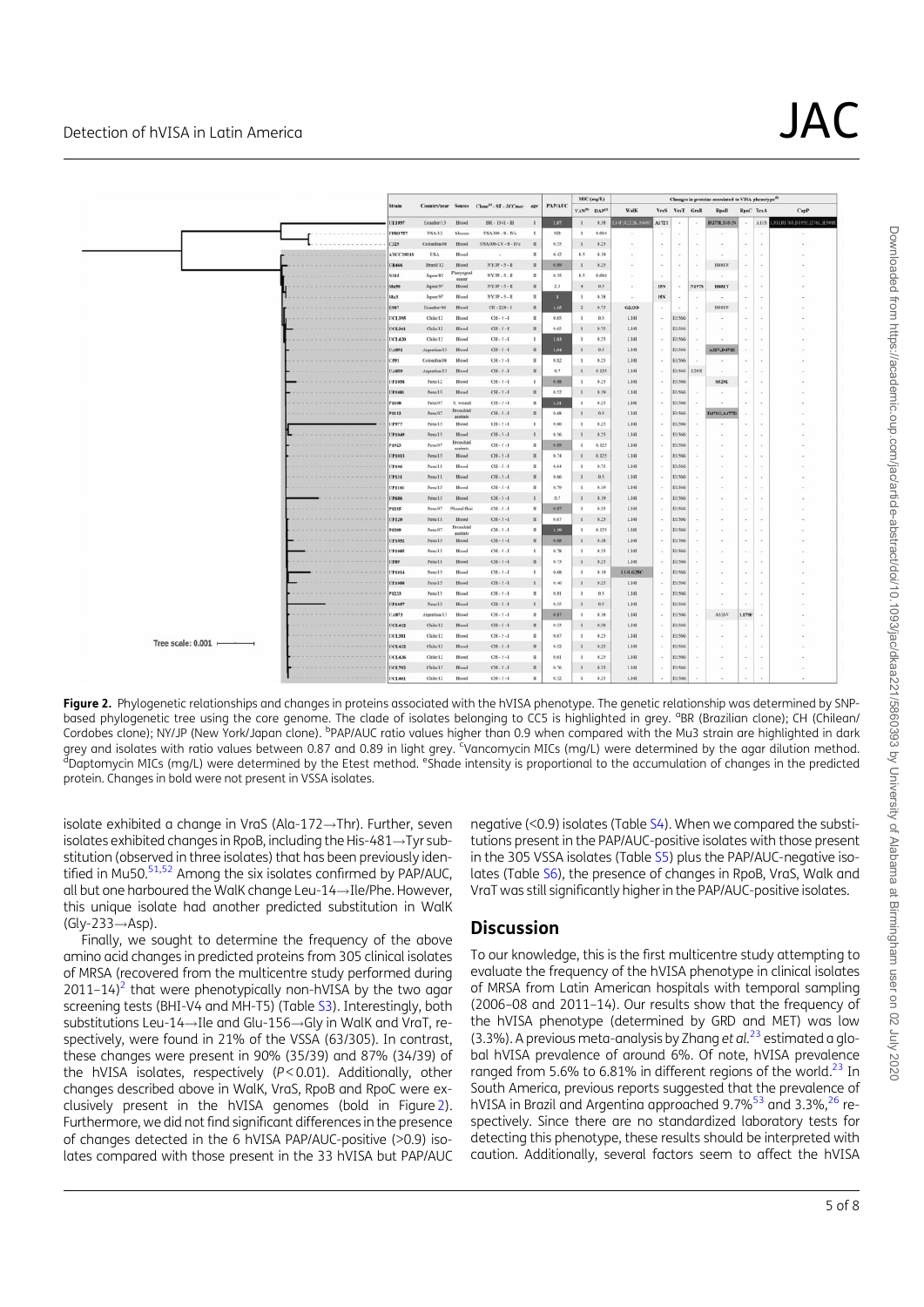phenotype, including storage time and source of the isolates, among others.<sup>23,24,54</sup> In our study, we used a hierarchical approach to determine the phenotype and the results were supported by genomic information. Therefore, our findings suggest that the frequency of the hVISA phenotype among Latin American MRSA isolates seems to be low.

When analysing the genetic background of the hVISA isolates in our study, 95% belonged to CC5, (SCCmecI-ST5 and SCCmecII-ST5). Indeed, ST5 and ST239 are hospital-associated MRSA (HA-MRSA) lineages prevalent in Asia, South America and Eastern Europe and have been considered the most epidemic genotypes of hVISA/VISA strains.<sup>23</sup> Furthermore, the Chilean/Cordobes clone had a prevalence greater than 90% in countries such as Chile and Peru, $^{2,31}$  where a relatively high proportion of isolates exhibited the hVISA phenotype (12.2% and 19%, respectively). In contrast, only one hVISA isolate recovered in Colombia (2006–08) belonged to the USA300-LV clone, a unique genetic lineage circulating in that country.2 Moreover, hVISA isolates in our study showed resistance to macrolides, lincosamides, fluoroquinolones and aminoglycosides (erythromycin, clindamycin, ciprofloxacin and gentamicin), a phenotype that is also associated with Latin American CC5 MRSA,<sup>2</sup> whereas tetracycline and trimethoprim/sulfamethoxazole resistance were 5.1% and 2.5%, respectively. Thus, our results support the notion that the genetic backgrounds of CC5 and ST239 may be prone to develop the hVISA phenotype, although it can occur in other MRSA lineages.

Interestingly, the majority of the hVISA isolates detected by Etest-based methods were negative by the PAP/AUC (only 6/39 were positive). Of note, an additional six isolates exhibited a PAP/ AUC ratio very close to the hVISA definition. Moreover, we were able to detect alterations in proteins overrepresented in hVISA isolates (when compared with VSSA isolates), regardless of the PAP/ AUC result. Since the PAP/AUC ratio is strictly based on the heterogeneous subpopulations of S. aureus Mu3, this technique might not detect some hVISA strains harbouring smaller subpopulations than those contained in the Mu3 strain. Considering that PAP is not an easy test to perform in clinical laboratories, our results suggest that Etest-based methods are an important alternative for the detection of hVISA clinical isolates in a faster and more reliable manner.

Our findings were supported by genomic analyses. Indeed, we found changes in amino acid sequences of predicted proteins previously associated with the VISA phenotype, such as changes in WalK (Arg-222 $\rightarrow$ Lys), GraS (Leu-26 $\rightarrow$ Phe, Ile-59 $\rightarrow$ Leu and Thr- $224 \rightarrow$ Ile) and RpoB (His-481 $\rightarrow$ Asn).<sup>14,15</sup> However, these changes were not consistently found in all of our hVISA isolates, reflecting the complex and polygenic nature of this phenotype. $14,15$  Of note, it has been shown that mutations in walK correlate with thickening of the cell wall, slow growth and decreased autolysis, which are phenotypic characteristics of hVISA isolates.<sup>55</sup> Indeed, the majority of hVISA isolates evaluated in this study exhibited WalK (Leu- $14 \rightarrow$ Ile) and VraT (Glu-156 $\rightarrow$ Gly) substitutions not previously reported. WalKR also controls autolytic activity, particularly of two S. aureus autolysins (Atl and LytM). Furthermore, WalKR also regulates the transcription of 13 genes involved in the metabolism and degradation of the cell wall. $56$  Thus, our results are aligned with previous reports demonstrating heterogeneity of genetic patterns of hVISA isolates. Interestingly, a recent study by Liu et al.<sup>57</sup> evaluated mutations involved in the development of antibiotic

tolerance and resistance and found that early alterations in RpoB and RpoC (associated with rifampicin resistance) played a potential role in the vancomycin/daptomycin-tolerant phenotype. Altogether, the data support the notion that RpoB and RpoC may be implicated in the adaptive cellular changes in S. aureus for the establishment of tolerance and heteroresistance.

In summary, our comprehensive study of MRSA clinical isolates in Latin America suggests that the overall prevalence of hVISA is low, but CC5 genetic lineages circulating in particular countries of the region may be predisposed to develop this phenotype. The difficulty in the epidemiological and clinical characterization of this phenotype makes it necessary to continue with prospective and molecular surveillance studies and detect the clinical impact in severe S. aureus infections.

#### Acknowledgements

The following hospitals participated in the collection of isolates. Colombia: Bogotá: Fundación Salud Bosque, Hospital Simón Bolívar, Clínica de Occidente, Clínica del Niño, Clínica Shaio, Hospital El Tunal, Hospital Santa Clara, Hospital Occidente de Kennedy, Hospital Universitario Clínica San Rafael, Clínica San Pedro Claver, Hospital San Ignacio, Fundación Santa Fe de Bogotá, Clínica Infantil Colsubsidio, Clínica Saludcoop Jorge Piñeros Corpas and Instituto Nacional de Cancerología; Cali: Centro Médico Imbanaco, Clínica Saludcoop Occidente Cali and Hospital Universitario del Valle; Medellín: Hospital Pablo Tobón Uribe and Clínica Saludcoop Juan Luis Londoño; Bucaramanga: Clínica La Foscal and Fundación Cardiovascular; Neiva: Hospital Universitario Hernando Moncaleano; Pereira: Hospital Universitario San Jorge; Ecuador: Hospital Vozandes, Hospital Eugenio Espejo, Hospital Baca Ortiz, Hospital Carlos Andrade Marín, Hospital General de las Fuerzas Armadas and Hospital Carlos Andrade Marín; Perú: Hospital Guillermo Almenara, Hospital Alberto Sabogal Laboratorio Clínico Carlos Carrillo, Hospital Nacional Sergio Bernales, Instituto Nacional de Enfermedades Neoplásicas and Hospital Nacional Hipólito Unanue; Venezuela: Clínica La Floresta, Centro Medico de Caracas and Hospital Vargas de Caracas; Argentina: Buenos Aires: Hospital de Clínicas, Hospital Británico and Sanatorio Mater Dei; Brazil: São Paulo: Hospital do Servidor Publico Estadual de São Paulo; Chile: Santiago: Escuela de Medicina, Pontificia Universidad Católica de Chile and Hospital Sótero del Río: Concepción: Hospital Guillermo Grant Benavente: Guatemala, Hospital Roosevelt; and Mexico: Hospital Civil de Guadalajara, Centro Universitario Ciencias de la Salud and Universidad de Guadalajara.

Partial results of this study were presented in IDWeek2019, Washington D.C., USA, 2019; and at ECCMID 2019 in Amsterdam.

#### Funding

This work was supported by Departamento Administrativo de Ciencia, Tecnología e Innovación COLCIENCIAS (COL130874455850) to L.D. and Universidad El Bosque, PCI 9510–2017 to L.P.C. C.A.A. is supported by NIH/NIAID grants R01 AI134637, R21 AI143229, and K24 AI121296, UTHealth Presidential Award and University of Texas System STARS Award. J.M.M. is supported by grant FONDECYT regular Project No. 1171805, Ministry of Education, Government of Chile and the Millennium Science Initiative, Ministry of Economy, Development and Tourism, Chile.

## Transparency declarations

C.A.A. has received grant support from Merck, Inc, Entasis pharmaceuticals and MeMed diagnostics. All other authors: none to declare.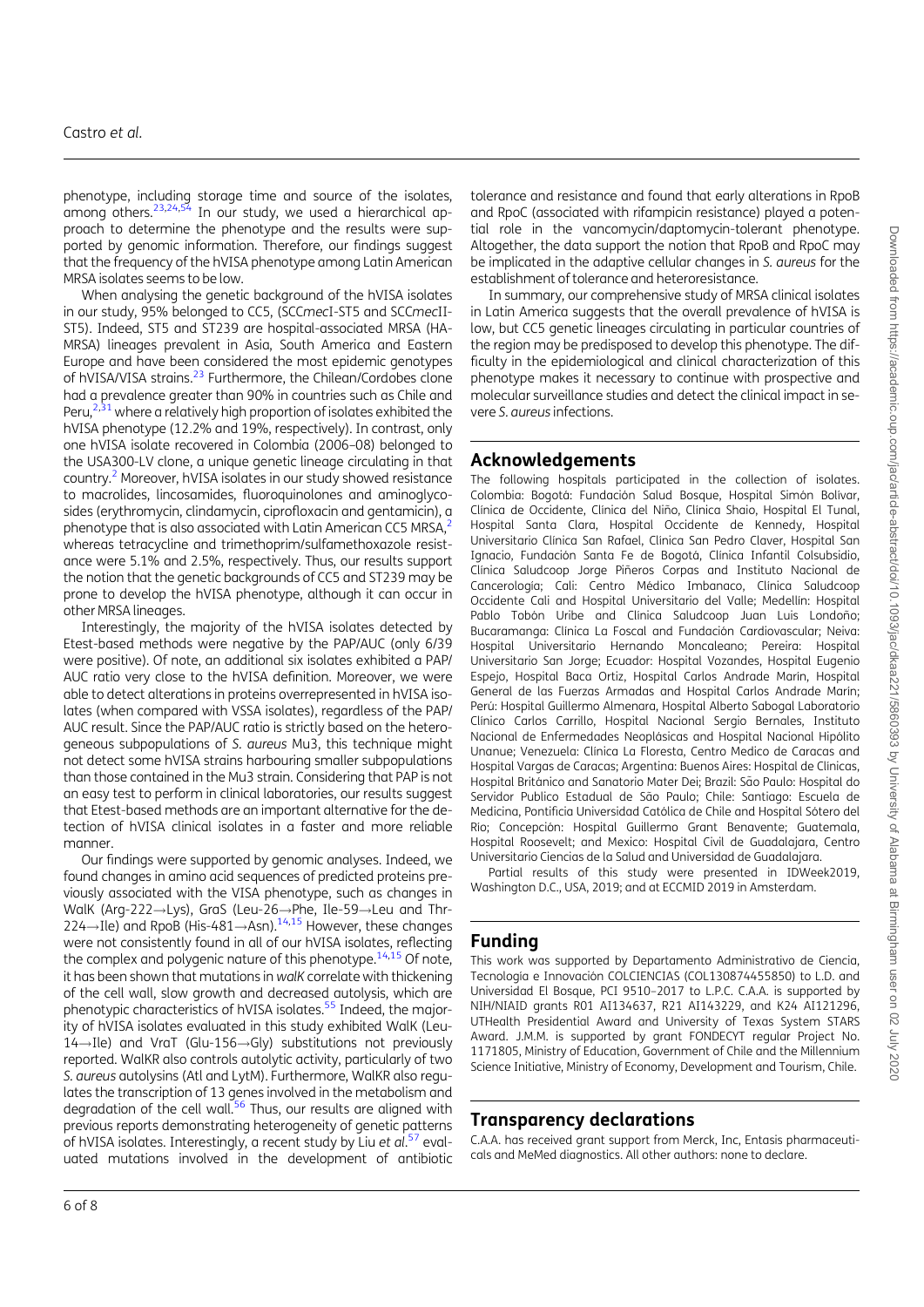#### Supplementary data

Tables S1 to S6 are available as Supplementary data at JAC Online.

#### References

1 Stryjewski ME, Corey GR. Methicillin-resistant Staphylococcus aureus: an evolving pathogen. Clin Infect Dis 2014; 58: 10–9.

2 Arias CA, Reyes J, Carvajal LP et al. A prospective cohort multicenter study of molecular epidemiology and phylogenomics of Staphylococcus aureus bacteremia in nine Latin American countries. Antimicrob Agents Chemother 2017; 61: e00816–17.

3 McGuinness WA, Malachowa N, DeLeo FR. Vancomycin resistance in Staphylococcus aureus. Yale J Biol Med 2017; 90: 269–81.

4 Hiramatsu K, Hanaki H, Ino T et al. Methicillin-resistant Staphylococcus aureus clinical strain with reduced vancomycin susceptibility. J Antimicrob Chemother 1997; 40: 135–6.

5 Hiramatsu K. Dissemination in Japanese hospital strains of Staphylococcus aureus heterogeneously resistant to vancomycin. Lancet 1997; 350: 1670–3.

6 Sievert DM, Rudrik JT, Patel JB et al. Vancomycin-resistant Staphylococcus aureus in the United States, 2002-2006. Clin Infect Dis 2008; 46: 668–74.

7 Rossi F, Diaz L, Wollam A et al. Transferable vancomycin resistance in a community-associated MRSA lineage.N Engl J Med 2014; 370: 1524–31.

8 Panesso D, Planet PJ, Diaz L et al. Methicillin-susceptible, vancomycinresistant Staphylococcus aureus, Brazil. Emerg Infect Dis 2015; 21: 1844–8.

9 Courvalin P. Genetics of glycopeptide resistance in Gram-positive pathogens.Int J Med Microbiol 2005; 294: 479–86.

10 Périchon B, Courvalin P. VanA-type vancomycin-resistant Staphylococcus aureus. Antimicrob Agents Chemother 2009; 53: 4580–7.

11 CLSI. Performance Standards for Antimicrobial Susceptibility Testing-Twenty-Nineth Edition: M100. 2019.

12 Wang Y, Li X, Jiang L et al. Novel mutation sites in the development of vancomycin- intermediate resistance in Staphylococcus aureus. Front Microbiol 2017; 7: 2163.

13 Matsuo M, Cui L, Kim J et al. Comprehensive identification of mutations responsible for heterogeneous vancomycin-intermediate Staphylococcus aureus (hVISA)-to-VISA conversion in laboratory-generated VISA strains derived from hVISA clinical strain Mu3. Antimicrob Agents Chemother 2013; 57: 5843–53.

14 Howden BP, Davies JK, Johnson PDR et al. Reduced vancomycin susceptibility in Staphylococcus aureus, including vancomycin-intermediate and heterogeneous vancomycin-intermediate strains: resistance mechanisms, laboratory detection, and clinical implications. Clin Microbiol Rev 2010; 23: 99–139.

15 Cui L, Iwamoto A, Lian J et al. Novel mechanism of antibiotic resistance originating in vancomycin-intermediate Staphylococcus aureus. Antimicrob Agents Chemother 2006; 50: 428–38.

16 Cafiso V, Bertuccio T, Spina D et al. Modulating activity of vancomycin and daptomycin on the expression of autolysis cell-wall turnover and membrane charge genes in hVISA and VISA strains. PLoS One 2012; 7: 10.

17 Howden BP, Peleg AY, Stinear TP. The evolution of vancomycin intermediate Staphylococcus aureus (VISA) and heterogenous-VISA. Infect Genet Evol 2014; 21: 575–82.

18 Kim T, Kim ES, Park SY et al. Phenotypic changes of methicillin-resistant Staphylococcus aureus during vancomycin therapy for persistent bacteraemia and related clinical outcome. Eur J Clin Microbiol Infect Dis 2017; 36: 1473–81.

19 Yang CC, Sy CL, Huang YC et al. Risk factors of treatment failure and 30day mortality in patients with bacteremia due to MRSA with reduced vancomycin susceptibility. Sci Rep 2018; 8: 7.

20 Satola SW, Farley MM, Anderson KF et al. Comparison of detection methods for heteroresistant vancomycin-intermediate Staphylococcus aureus, with the population analysis profile method as the reference method. J Clin Microbiol 2011; 49: 177–83.

21 EUCAST. Breakpoint tables for interpretation of MICs and zone diameters. Version 9.0. 2019.

22 Wootton M. A modified population analysis profile (PAP) method to detect hetero-resistance to vancomycin in Staphylococcus aureus in a UK hospital. J Antimicrob Chemother 2001; 47: 399–403.

23 Zhang S, Sun X, Chang W et al. Systematic review and meta-analysis of the epidemiology of vancomycin-intermediate and heterogeneous vancomycin-intermediate Staphylococcus aureus isolates. PLoS One 2015; 10: e0136082.

24 Hanaki H, Cui L, Ikeda-Dantsuji Y et al. Antibiotic susceptibility survey of blood-borne MRSA isolates in Japan from 2008 through 2011. J Infect Chemother 2014; 20: 527–34.

25 Campanile F, Bongiorno D, Falcone M et al. Changing Italian nosocomialcommunity trends and heteroresistance in Staphylococcus aureus from bacteremia and endocarditis. Eur J Clin Microbiol Infect Dis 2012; 31: 739–45.

26 Di Gregorio S, Famiglietti A, Vay C et al. Clinical, microbiological, and genetic characteristics of heteroresistant vancomycin-intermediate Staphylococcus aureus bacteremia in a teaching hospital. Microb Drug Resist 2015; 21: 25–34.

27 Vega F, Domínguez M, Bello H et al. Isolation of Staphylococcus aureus hetero-resistant to vancomycin (hVISA) in the Regional Hospital of Concepción, Chile. Rev Chil Infectol 2015; 32: 588-90.

28 Mendes RE, Sader HS, Deshpande LM et al. Characterization of baseline methicillin-resistant Staphylococcus aureus isolates recovered from phase IV clinical trial for linezolid. J Clin Microbiol 2010; 48: 568–74.

29 Da Costa TM, Morgado PGM, Cavalcante FS et al. Clinical and microbiological characteristics of heteroresistant and vancomycin-intermediate Staphylococcus aureus from bloodstream infections in a Brazilian teaching hospital. PLoS One 2016; 11: e0160506.

30 Silveira AC, Cunha GR, Caierão J et al. Molecular epidemiology of heteroresistant vancomycin-intermediate Staphylococcus aureus in Brazil. Brazilian J Infect Dis 2015; 19: 466–72.

31 Reyes J, Rincón S, Díaz L et al. Dissemination of methicillin-resistant Staphylococcus aureus USA300 sequence type 8 lineage in Latin America. Clin Infect Dis 2009; 49: 1861–7.

32 Oliveira DC, De Lencastre H. Multiplex PCR strategy for rapid identification of structural types and variants of the mec element in methicillin-resistant Staphylococcus aureus. Antimicrob Agents Chemother 2002; 46: 2155–61.

33 Tenover FC, Arbeit RD, Goering RV et al. Interpreting chromosomal DNA restriction patterns produced by pulsed-field gel electrophoresis: criteria for bacterial strain typing. J Clin Microbiol 1995; 33: 2233-9.

34 Larsen MV, Cosentino S, Rasmussen S et al. Multilocus sequence typing of total-genome-sequenced bacteria. J Clin Microbiol 2012; 50: 1355–61.

35 Khatib R, Riederer K, Sharma M et al. Screening for intermediately vancomycin-susceptible and vancomycin-heteroresistant Staphylococcus aureus by use of vancomycin-supplemented brain heart infusion agar biplates: defining growth interpretation criteria based on gold standard confirmation. J Clin Microbiol 2015: 53: 3543-6.

36 Leonard SN, Rossi KL, Newton KL et al. Evaluation of the Etest GRD for the detection of Staphylococcus aureus with reduced susceptibility to glycopeptides. J Antimicrob Chemother 2009; 63: 489–92.

37 Nigo M, Diaz L, Carvajal LP et al. Ceftaroline-resistant, daptomycintolerant, and heterogeneous vancomycin-intermediate methicillin-resistant Staphylococcus aureus causing infective endocarditis. Antimicrob Agents Chemother 2017; 61: e01235–16.

38 Bolger AM, Lohse M, Usadel B. Trimmomatic: a flexible trimmer for Illumina sequence data. Bioinformatics 2014; 30: 2114–20.